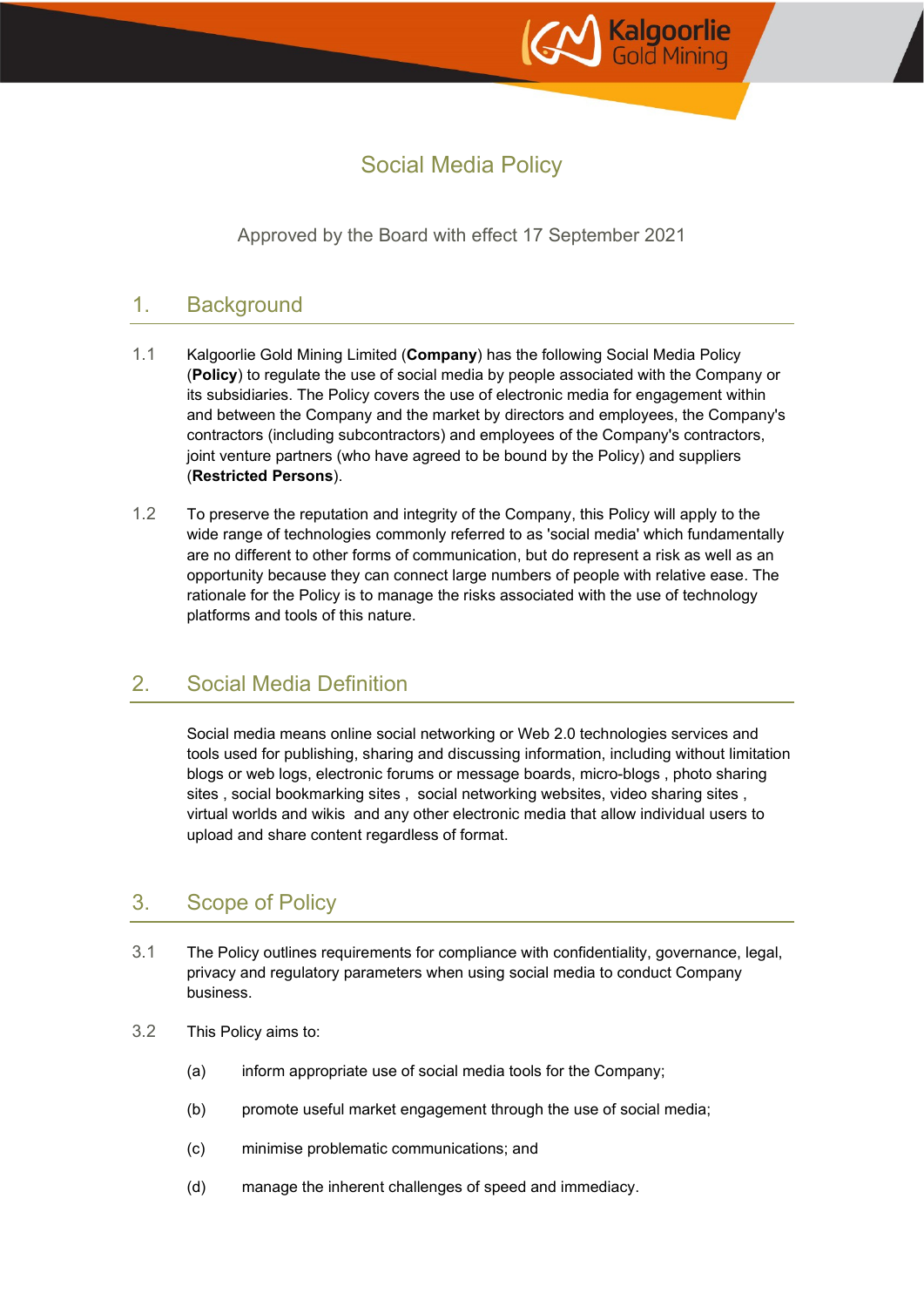

3.3 This Policy should be read in conjunction with other relevant policies and procedures of the Company and is not intended to cover personal use of social media where the author publishes information in their personal capacity and not on behalf of, or in association with the Company and no reference is made to the Company, its directors, employees, policies and products, suppliers, shareholders, other stakeholders or Company related issues.

# 4. Legislative & Policy Framework

The Restricted Persons are expected to demonstrate standards of conduct and behaviour that are consistent with relevant legislation, regulations and policies, including the following non-exhaustive list:

- (a) *Corporations Act 2001* (Cth) (**Corporations Act**);
- (b) ASX Listing and Operating Rules;
- (c) the Company's employment contracts; and
- (d) the Company's Trading Policy.

#### 5. Policy Requirements

- 5.1 When using social media in relation to the Company, Restricted Persons are expected to:
	- (a) seek prior authorisation from the Company Secretary;
	- (b) adhere to Company policies and procedures;
	- (c) behave with caution, courtesy, honesty and respect;
	- (d) comply with relevant laws and regulations;
	- (e) only disclose information that has already been released to the market; and
	- (f) reinforce the integrity, reputation and values the Company seeks to foster.
- 5.2 Restricted Persons may enter into a separate standing arrangement with the Company to enable the Restricted Person to use social media in certain circumstances without obtaining the consent on every occasion from the Company Secretary. Such a standing arrangement, could include, for example, the posting of announcements that the Company has released on the platform of the ASX.
- 5.3 The following content is not permitted under any circumstances:
	- (a) content that has not been released to the market;
	- (b) abusive or profane language, or language of a sexual nature;
	- (c) content not relating to the subject matter of that blog, board, forum or site;
	- (d) content which is false or misleading;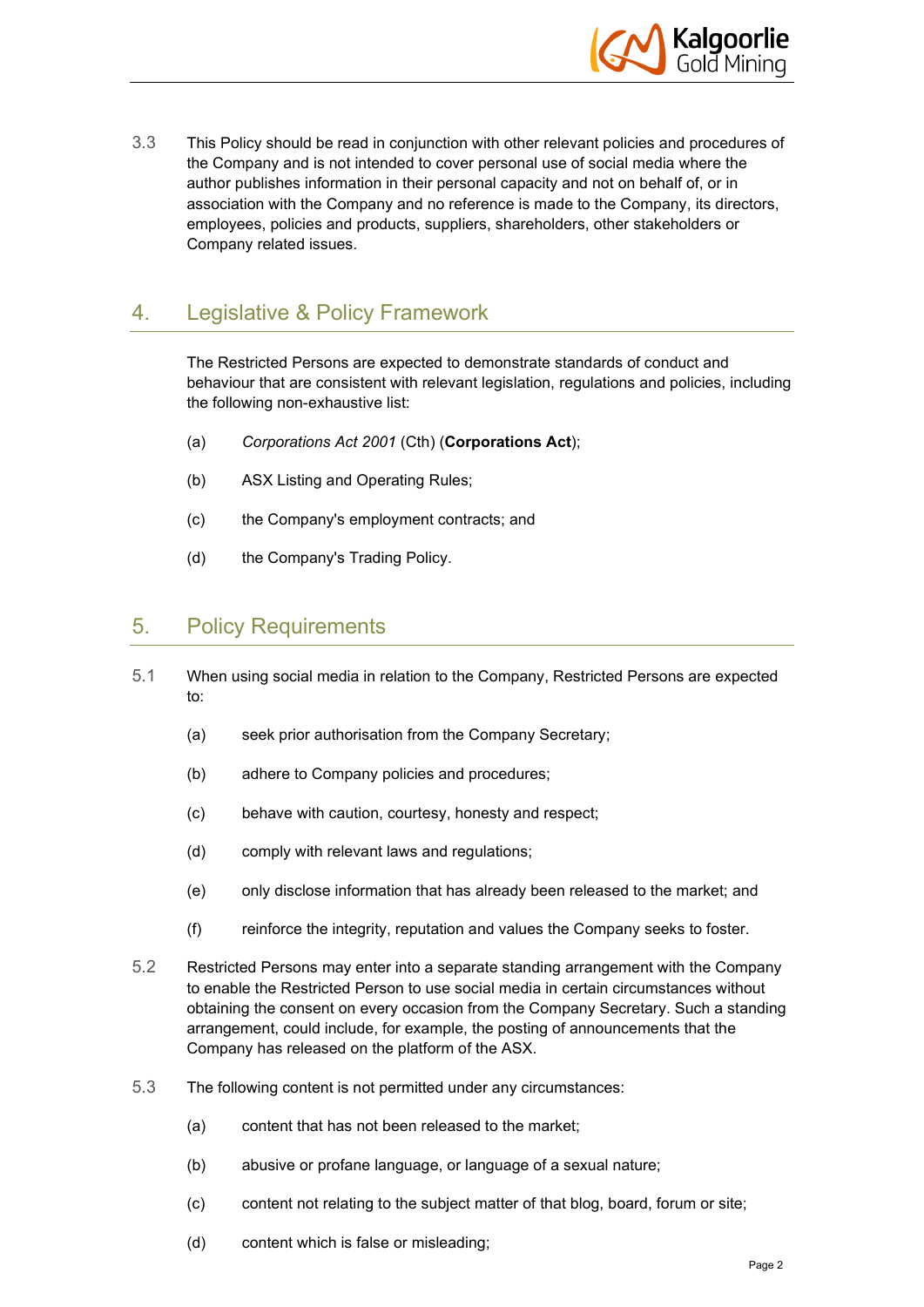

- (e) confidential information about the Company or third parties;
- (f) copyright or trademark-protected materials;
- (g) discriminatory material in relation to a person or group based on age, colour, creed, disability, family status, gender, nationality, marital status, parental status, political opinion or affiliation, pregnancy or potential pregnancy, race or social origin, religious beliefs or activity, responsibilities, sex or sexual orientation;
- (h) illegal material or materials designed to encourage law breaking;
- (i) materials that could compromise the safety of any employee;
- (j) materials which would breach applicable laws (Corporations Act and regulations, ASX Listing and Operating Rules, defamation, privacy, consumer and competition law, fair use, copyright, trade marks);
- (k) material that would offend contemporary standards of taste and decency;
- (l) material which would bring the Company into disrepute;
- (m) personal details of Company directors, employees or third parties;
- (n) spam, meaning the distribution of unsolicited bulk electronic messages; and
- (o) statements which may be considered to be bullying behaviour or harassment.
- 5.4 If you have any doubt about applying the provisions of this policy, the Company Secretary is the correct person to check with prior to using social media to communicate on behalf of the Company. Depending upon the nature of the issue and potential risk, it may also be appropriate to consider seeking legal advice prior to publication.

### 6. Prior Authorisation

Authorisation from the Company Secretary must be obtained before a Restricted Person can use social media including but not limited to uploading content or speaking on behalf of the Company.

## 7. Media Statements

Statements or announcements cannot be made through social media channels unless authorised by the Company. No Restricted Person may respond directly if approached by media for comment through social media and must refer the inquiry to the Company Secretary.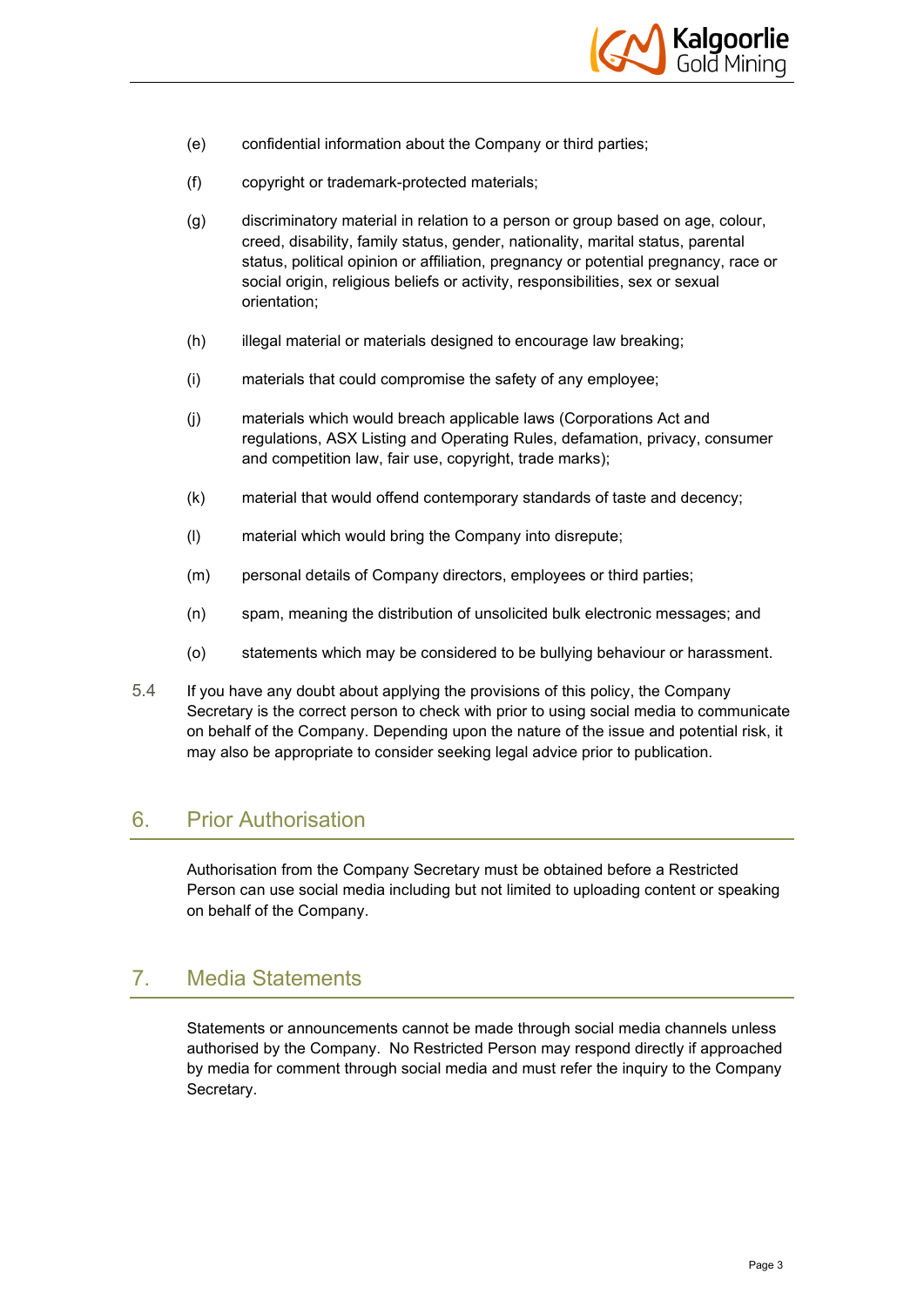

# 8. Confidential Information

Restricted Persons may only discuss publicly available information. Restricted Persons must not disclose confidential information, internal discussions or decisions of the board, employees, consultants or other third parties.

# 9. Accuracy

Information published should be accurate, constructive, helpful and informative. Restricted Persons must correct any errors as soon as practicable and not publish information or make statements which are known to be false or may reasonably be taken to be misleading or deceptive.

#### 10. Identity

Restricted Persons must be clear about their professional identity, or any vested interests and must not use fictitious names or identities that deliberately intend to deceive, mislead or lie or participate in social media anonymously or covertly or via a third party or agency.

## 11. Personal Opinions

Restricted Persons should not express or publish a personal opinion on the Company generally or about Company business via social media and should be mindful of market disclosure rules when discussing or commenting on Company matters. Generally, Restricted Persons should not express personal opinions on Company decisions or business nor be critical of the Company and its personnel. If it is not possible to separate official Company positions from personal opinions, Restricted Persons should consider using a formal disclaimer to separate interests.

### 12. Privacy

Restricted Persons should be sensitive to the privacy of others. However, the Company is not required to seek permission from anyone who appears in any photographs, video or other footage before sharing these via any form of social media if it is the copyright owner of the relevant image or footage.

### 13. Intellectual Property

Restricted Persons, with written permission from the Board, will use the Company's own intellectual property where possible and shall obtain prior consent where the Company is not the creator or copyright owner, to use or reproduce copyright material including applications, sound recordings (speeches, music), footage (cinematographic vision), graphics (graphs, charts, logos, clip-art), images, artwork, photographs, publications or musical notation. Restricted Persons will also typically seek permission before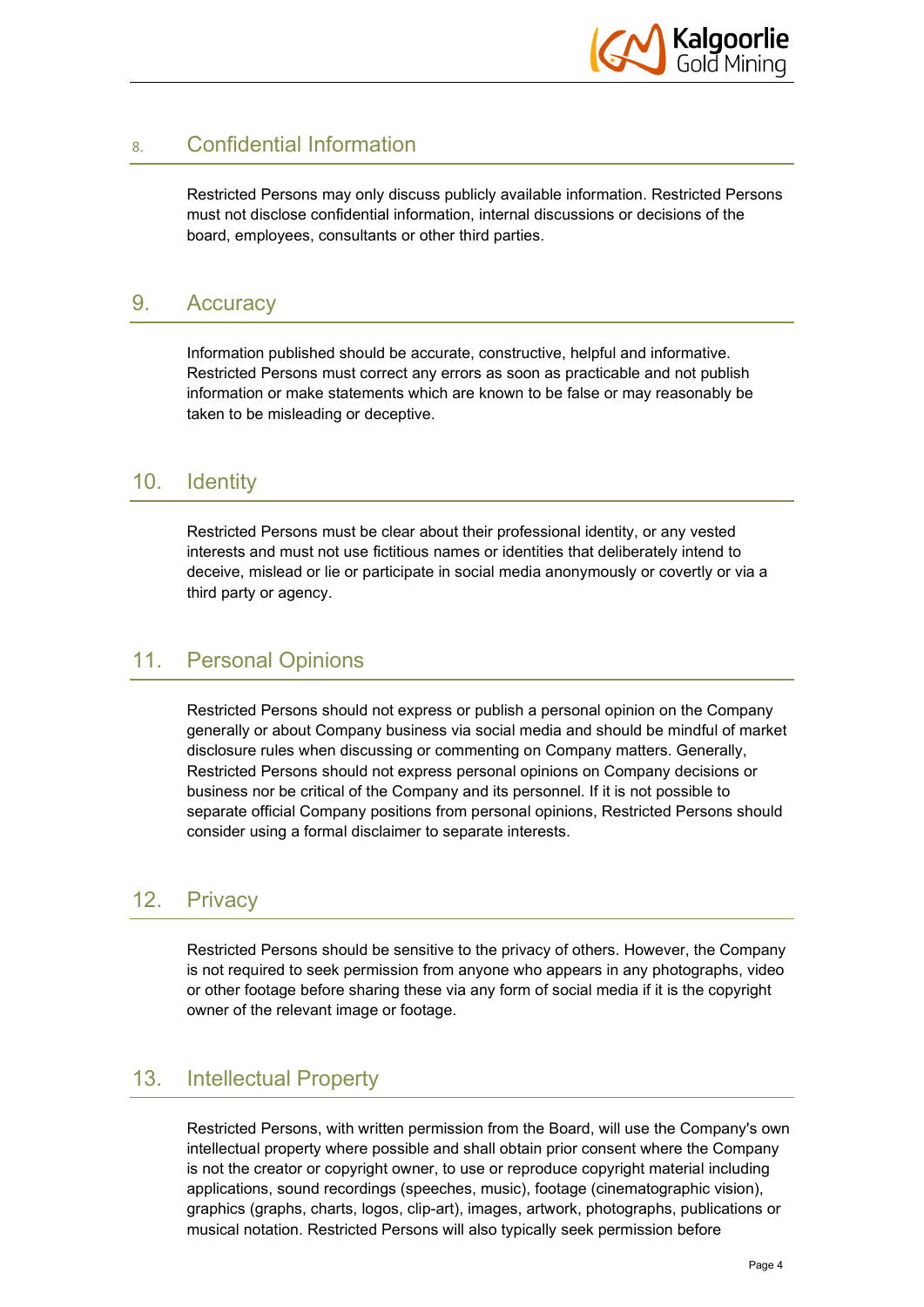

publishing or uploading the intellectual property of a third party or before linking to another site or social media application.

#### 14. Content of Social Media Statements

- (a) Restricted Persons will not comment, contribute, create, forward, post, upload or share content that is scurrilous, malicious or defamatory. Restricted Persons will endeavour to be courteous, patient and respectful of the opinions of others, including detractors and the discourteous.
- (b) Restricted Persons will be conscious of anti-discrimination laws and must not publish statements or information which may be discriminatory in a human rights sense.
- (c) Restricted Persons will remain mindful of language and expression and not lapse into excessive use of colloquialisms, having regard to an international audience.
- (d) Restricted Persons must not use social media when irritated, upset or tired.

#### 15. Personal Privacy

Restricted Persons should protect their personal privacy and guard against identity theft.

# 16. Modification and moderation

Restricted Persons should ensure that any social media sites created or contributed to can be readily edited, improved or removed and appropriately moderated.

#### 17. Responsiveness

The Company will endeavour to specify the type of comments and feedback that will receive a response and clearly communicate a target response time. Restricted Persons are required to make it easy for audiences to reach the Company and/or its subsidiaries by publishing appropriate company telephone numbers, generic emails, LinkedIn, and Facebook accounts.

#### 18. Monitoring

The Company reserves the right, for legal compliance purposes, to monitor social media usage on its systems without advance notice and consistent with any applicable state, federal or international laws. The Company may be legally required to produce logs, diaries and archives of social media use to judicial, law enforcement and regulatory agencies and will comply with any relevant requests. Restricted Persons and other users should govern themselves accordingly.